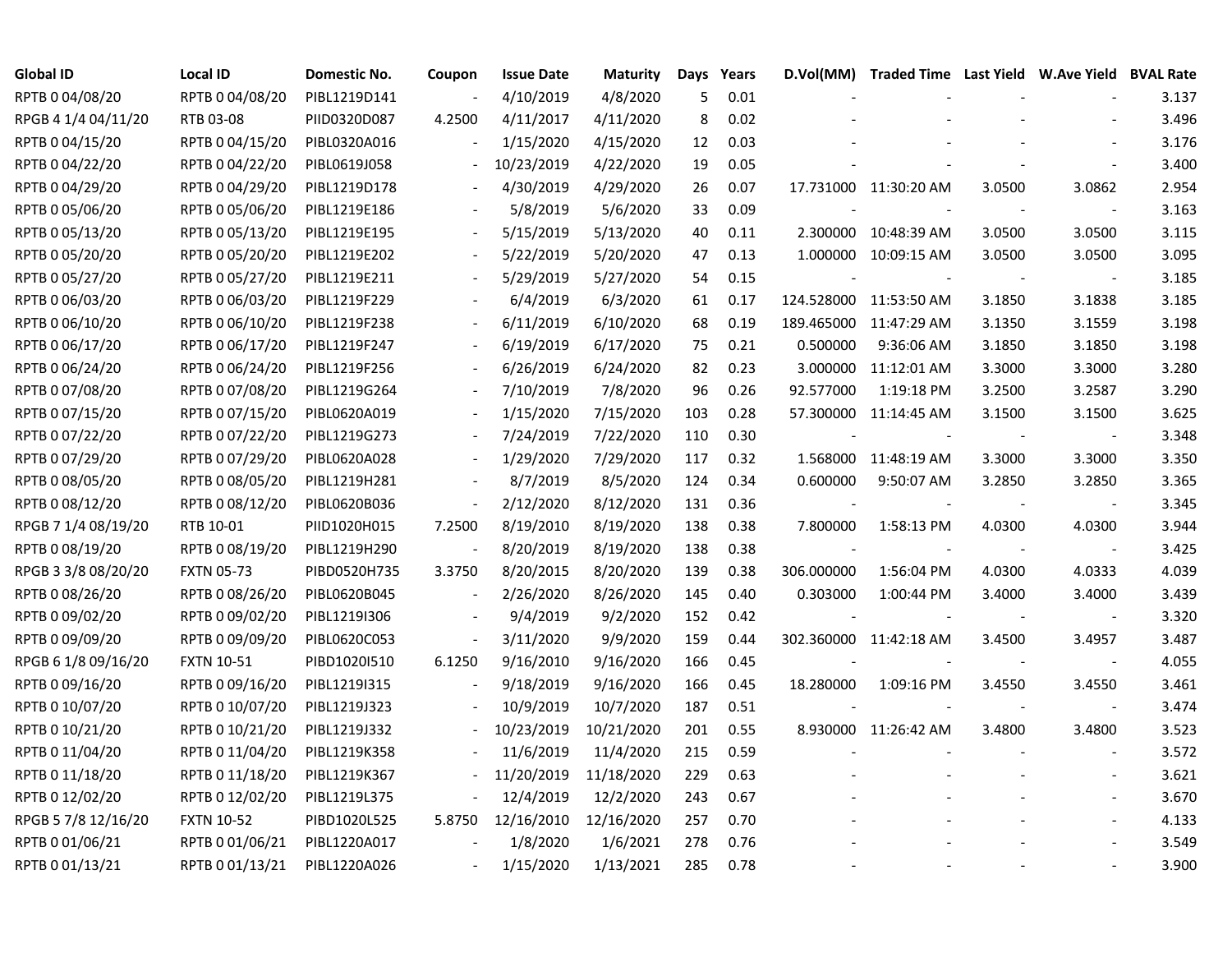| <b>Global ID</b>     | <b>Local ID</b>   | Domestic No. | Coupon                   | <b>Issue Date</b> | <b>Maturity</b>  | Days | Years | D.Vol(MM)   | Traded Time Last Yield W.Ave Yield BVAL Rate |        |                          |       |
|----------------------|-------------------|--------------|--------------------------|-------------------|------------------|------|-------|-------------|----------------------------------------------|--------|--------------------------|-------|
| RPTB 0 01/20/21      | RPTB 0 01/20/21   | PIBL1220A035 |                          | 1/22/2020         | 1/20/2021        | 292  | 0.80  |             |                                              |        |                          | 4.152 |
| RPGB 4 1/4 01/25/21  | <b>FXTN 03-23</b> | PIBD0321A236 | 4.2500                   | 1/25/2018         | 1/25/2021        | 297  | 0.81  |             | 500.000000 10:34:42 AM                       | 4.1600 | 4.1505                   | 4.164 |
| RPTB 0 01/27/21      | RPTB 0 01/27/21   | PIBL1220A044 |                          | 1/29/2020         | 1/27/2021        | 299  | 0.82  |             |                                              |        |                          | 3.736 |
| RPTB 0 02/03/21      | RPTB 0 02/03/21   | PIBL1220B052 |                          | 2/5/2020          | 2/3/2021         | 306  | 0.84  |             |                                              |        |                          | 3.656 |
| RPTB 0 02/10/21      | RPTB 0 02/10/21   | PIBL1220B061 | $\blacksquare$           | 2/12/2020         | 2/10/2021        | 313  | 0.86  |             |                                              |        |                          | 3.699 |
| RPTB 0 02/17/21      | RPTB 0 02/17/21   | PIBL1220B070 | $\overline{\phantom{a}}$ | 2/19/2020         | 2/17/2021        | 320  | 0.88  | 0.870000    | 9:41:05 AM                                   | 3.7000 | 3.7000                   | 3.942 |
| RPTB 0 02/24/21      | RPTB 002/24/21    | PIBL1220B089 | $\overline{\phantom{a}}$ | 2/26/2020         | 2/24/2021        | 327  | 0.90  | 108.270000  | 11:18:44 AM                                  | 3.6850 | 3.6230                   | 3.663 |
| RPGB 7 3/8 03/03/21  | RTB 10-02         | PIID1021C027 | 7.3750                   | 3/3/2011          | 3/3/2021         | 334  | 0.91  | 5.700000    | 1:47:33 PM                                   | 4.1500 | 4.1500                   | 4.196 |
| RPTB 0 03/03/21      | RPTB 0 03/03/21   | PIBL1220C097 |                          | 3/4/2020          | 3/3/2021         | 334  | 0.91  |             |                                              |        | $\sim$                   | 3.626 |
| RPTB 0 03/10/21      | RPTB 0 03/10/21   | PIBL1220C104 | $\overline{\phantom{a}}$ | 3/11/2020         | 3/10/2021        | 341  | 0.93  |             |                                              |        | $\overline{\phantom{a}}$ | 3.557 |
| RPTB 0 03/17/21      | RPTB 0 03/17/21   | PIBL1220C113 | $\overline{\phantom{a}}$ | 3/18/2020         | 3/17/2021        | 348  | 0.95  | 83.120000   | 1:52:54 PM                                   | 3.6500 | 3.6607                   | 3.723 |
| RPGB 3 1/2 03/20/21  | <b>FXTN 07-57</b> | PIBD0721C574 | 3.5000                   | 3/20/2014         | 3/20/2021        | 351  | 0.96  | 477.700000  | 11:55:14 AM                                  | 4.1100 | 4.1282                   | 4.130 |
| RPGB 6 1/2 04/28/21  | <b>FXTN 10-53</b> | PIBD1021D531 | 6.5000                   | 4/28/2011         | 4/28/2021        | 390  | 1.07  | 7.000000    | 1:46:30 PM                                   | 4.1500 | 4.1500                   | 4.171 |
| RPGB 4 7/8 06/13/21  | RTB 03-09         | PIID0321F092 | 4.8750                   | 6/13/2018         | 6/13/2021        | 436  | 1.19  | 13.700000   | 10:16:29 AM                                  | 4.1500 | 4.2230                   | 4.337 |
| RPGB 5 3/4 10/20/21  | RTB 10-03         | PIID1021J039 | 5.7500                   | 10/20/2011        | 10/20/2021       | 565  | 1.55  |             |                                              |        |                          | 4.421 |
| RPGB 5 3/4 11/24/21  | <b>FXTN 10-55</b> | PIBD1021K551 | 5.7500                   | 11/24/2011        | 11/24/2021       | 600  | 1.64  |             |                                              |        |                          | 4.500 |
| RPGB 6 3/8 01/19/22  | <b>FXTN 10-54</b> | PIBD1022G545 | 6.3750                   | 7/19/2011         | 1/19/2022        | 656  | 1.80  |             |                                              |        |                          | 4.478 |
| RPGB 4 01/26/22      | <b>FXTN 05-74</b> | PIBD0522A747 | 4.0000                   | 1/26/2017         | 1/26/2022        | 663  | 1.82  | 100.000000  |                                              |        |                          | 4.427 |
| RPGB 15 03/14/22     | <b>FXTN 20-02</b> | PIBD2022C021 | 15.0000                  | 3/14/2002         | 3/14/2022        | 710  | 1.94  |             |                                              |        |                          | 4.340 |
| RPGB 4 3/4 07/04/22  | <b>FXTN 03-24</b> | PIBD0322G247 | 4.7500                   | 7/4/2019          | 7/4/2022         | 822  | 2.25  |             | 1919.300000 11:26:09 AM                      | 4.2600 | 4.3411                   | 4.307 |
| RPGB 4 7/8 08/02/22  | <b>FXTN 10-56</b> | PIBD1022H562 | 4.8750                   | 8/2/2012          | 8/2/2022         | 851  | 2.33  |             |                                              |        |                          | 4.406 |
| RPGB 4 3/4 09/13/22  | <b>FXTN 10-57</b> | PIBD1022I570 | 4.7500                   | 9/13/2012         | 9/13/2022        | 893  | 2.45  |             |                                              |        |                          | 4.420 |
| RPGB 12 3/4 10/17/22 | <b>FXTN 20-03</b> | PIBD2022J033 | 12.7500                  | 10/17/2002        | 10/17/2022       | 927  | 2.54  |             |                                              |        | $\blacksquare$           | 4.407 |
| RPGB 4 5/8 12/04/22  | RTB 05-11         | PIID0522L114 | 4.6250                   | 12/4/2017         | 12/4/2022        | 975  | 2.67  | 1196.750000 | 1:56:59 PM                                   | 4.2950 | 4.2938                   | 4.287 |
| RPGB 4 12/06/22      | <b>FXTN 10-58</b> | PIBD1022L585 | 4.0000                   | 12/6/2012         | 12/6/2022        | 977  | 2.68  |             |                                              |        | $\blacksquare$           | 4.506 |
| RPGB 4 3/8 02/11/23  | RTB 03-10         | PIID0323B101 | 4.3750                   | 2/11/2020         | 2/11/2023 1,044  |      | 2.86  | 748.000000  | 1:59:31 PM                                   | 4.1950 | 4.2089                   | 4.205 |
| RPGB 13 02/20/23     | <b>FXTN 20-04</b> | PIBD2023B048 | 13.0000                  | 2/20/2003         | 2/20/2023 1,053  |      | 2.88  |             |                                              |        |                          | 4.438 |
| RPGB 5 1/2 03/08/23  | <b>FXTN 05-75</b> | PIBD0523C752 | 5.5000                   | 3/8/2018          | 3/8/2023 1,069   |      | 2.93  |             |                                              |        |                          | 4.352 |
| RPGB 3 1/2 04/21/23  | <b>FXTN 07-58</b> | PIBD0723D588 | 3.5000                   | 4/21/2016         | 4/21/2023 1,113  |      | 3.05  |             | 180.100000 10:31:38 AM                       | 4.3000 | 4.4360                   | 4.450 |
| RPGB 11 7/8 05/29/23 | <b>FXTN 20-05</b> | PIBD2023E054 | 11.8750                  | 5/29/2003         | 5/29/2023 1,151  |      | 3.15  |             |                                              |        | $\overline{\phantom{a}}$ | 4.459 |
| RPGB 3 1/4 08/15/23  | RTB 10-04         | PIID1023H046 | 3.2500                   | 8/15/2013         | 8/15/2023 1,229  |      | 3.37  | 30.000000   | 9:51:05 AM                                   | 4.5500 | 4.5500                   | 4.387 |
| RPGB 11 3/8 10/23/23 | <b>FXTN 20-06</b> | PIBD2023J068 | 11.3750                  | 10/23/2003        | 10/23/2023 1,298 |      | 3.55  |             |                                              |        | $\blacksquare$           | 4.419 |
| RPGB 6 1/4 03/12/24  | RTB 05-12         | PIID0524C129 | 6.2500                   | 3/12/2019         | 3/12/2024 1,439  |      | 3.94  | 159.400000  | 1:12:18 PM                                   | 4.6000 | 4.4016                   | 4.420 |
| RPGB 4 1/2 04/20/24  | <b>FXTN 07-59</b> | PIBD0724D595 | 4.5000                   | 4/20/2017         | 4/20/2024 1,478  |      | 4.05  |             |                                              |        |                          | 4.455 |
| RPGB 12 3/8 06/03/24 | <b>FXTN 20-07</b> | PIBD2024F075 | 12.3750                  | 6/3/2004          | 6/3/2024 1,522   |      | 4.17  |             |                                              |        |                          | 4.455 |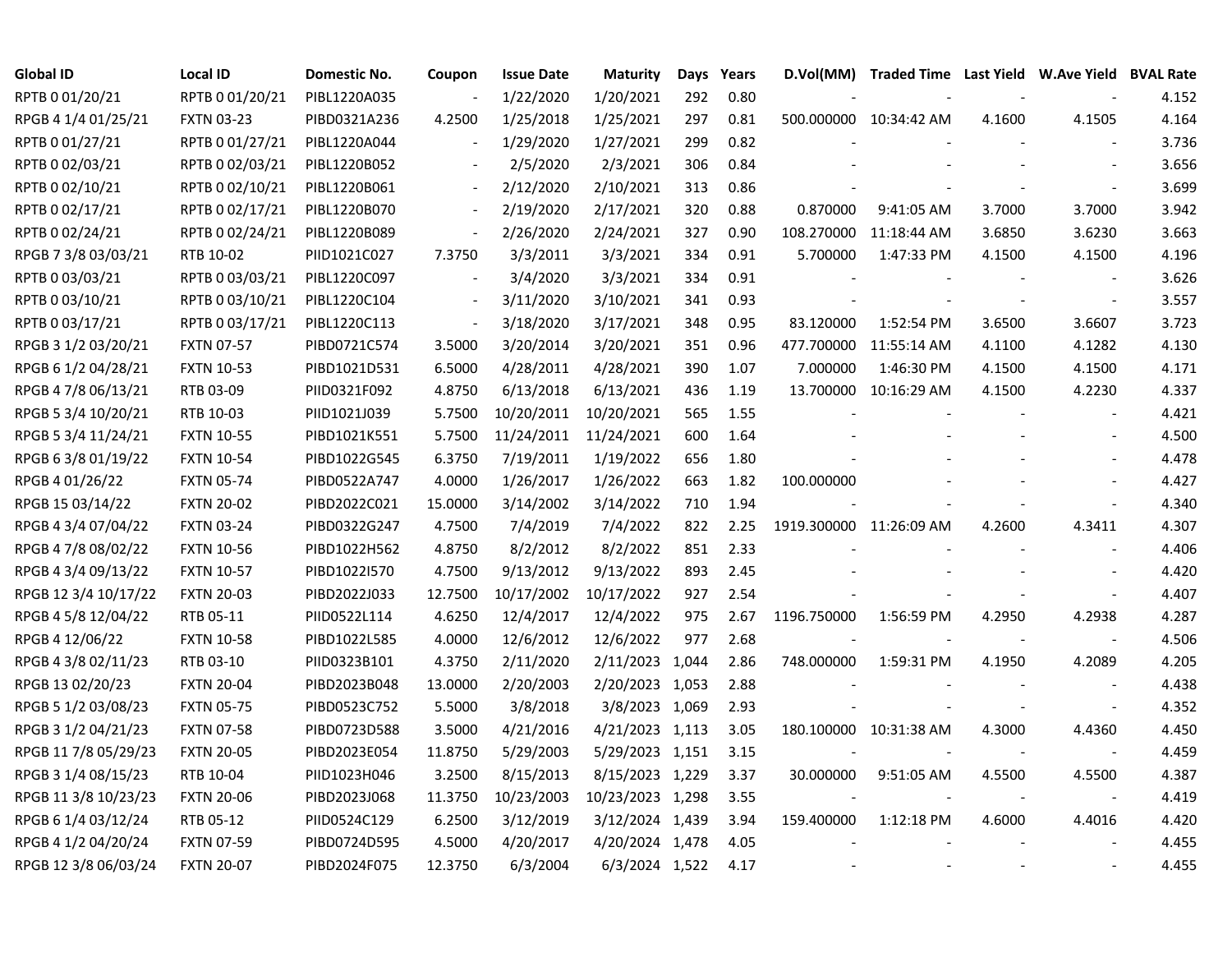| <b>Global ID</b>     | <b>Local ID</b>   | Domestic No. | Coupon  | <b>Issue Date</b> | <b>Maturity</b>        | Days | Years | D.Vol(MM)               | Traded Time Last Yield W.Ave Yield BVAL Rate |        |                          |       |
|----------------------|-------------------|--------------|---------|-------------------|------------------------|------|-------|-------------------------|----------------------------------------------|--------|--------------------------|-------|
| RPGB 12 7/8 08/05/24 | <b>FXTN 20-08</b> | PIBD2024H086 | 12.8750 | 8/5/2004          | 8/5/2024 1,585         |      | 4.34  |                         |                                              |        |                          | 4.466 |
| RPGB 4 1/8 08/20/24  | <b>FXTN 10-59</b> | PIBD1024H595 | 4.1250  | 8/20/2014         | 8/20/2024 1,600        |      | 4.38  | 1.000000                | 9:44:02 AM                                   | 4.4500 | 4.4500                   | 4.776 |
| RPGB 4 1/4 10/17/24  | <b>FXTN 05-76</b> | PIBD0524J762 | 4.2500  | 10/17/2019        | 10/17/2024 1,658       |      | 4.54  |                         |                                              |        |                          | 4.350 |
| RPGB 13 3/4 11/11/24 | <b>FXTN 20-09</b> | PIBD2024K091 | 13.7500 | 11/11/2004        | 11/11/2024 1,683       |      | 4.61  |                         |                                              |        | $\overline{\phantom{a}}$ | 4.483 |
| RPGB 5 3/4 04/12/25  | <b>FXTN 07-61</b> | PIBD0725D618 | 5.7500  | 4/12/2018         | 4/12/2025 1,835        |      | 5.02  |                         | 338.000000 11:02:31 AM                       | 4.3000 | 4.3533                   | 4.338 |
| RPGB 12 1/8 04/14/25 | <b>FXTN 20-10</b> | PIBD2025D103 | 12.1250 | 4/14/2005         | 4/14/2025 1,837        |      | 5.03  |                         |                                              |        |                          | 4.512 |
| RPGB 3 5/8 09/09/25  | <b>FXTN 10-60</b> | PIBD1025I608 | 3.6250  | 9/9/2015          | 9/9/2025 1,985         |      | 5.44  |                         | 8.760000 11:33:13 AM                         | 4.5600 | 4.6553                   | 4.670 |
| RPGB 12 1/8 10/20/25 | <b>FXTN 20-11</b> | PIBD2025J116 | 12.1250 | 10/20/2005        | 10/20/2025 2,026       |      | 5.55  |                         |                                              |        |                          | 4.560 |
| RPGB 18 1/4 11/29/25 | <b>FXTN 25-01</b> | PIBD2525K015 | 18.2500 | 11/29/2000        | 11/29/2025 2,066       |      | 5.66  |                         |                                              |        |                          | 4.571 |
| RPGB 10 1/4 01/19/26 | <b>FXTN 20-12</b> | PIBD2026A122 | 10.2500 | 1/19/2006         | 1/19/2026 2,117        |      | 5.80  |                         |                                              |        |                          | 4.584 |
| RPGB 6 1/4 02/14/26  | <b>FXTN 07-62</b> | PIBD0726B627 | 6.2500  | 2/14/2019         | 2/14/2026 2,143        |      | 5.87  | 250.000000              | 11:40:40 AM                                  | 4.3850 | 4.3810                   | 4.379 |
| RPGB 3 1/2 09/20/26  | RTB 10-05         | PIID1026I057 | 3.5000  | 9/20/2016         | 9/20/2026 2,361        |      | 6.46  | 5.000000                | 9:48:08 AM                                   | 4.8000 | 4.8000                   | 4.954 |
| RPGB 6 1/4 10/20/26  | RTB 15-01         | PIID1526J019 | 6.2500  | 10/20/2011        | 10/20/2026 2,391       |      | 6.55  |                         |                                              |        |                          | 4.673 |
| RPGB 8 12/07/26      | <b>FXTN 20-13</b> | PIBD2026L139 | 8.0000  | 12/7/2006         | 12/7/2026 2,439        |      | 6.68  | 1000.000000             |                                              |        |                          | 4.947 |
| RPGB 5 3/8 03/01/27  | RTB 15-02         | PIID1527C023 | 5.3750  | 3/1/2012          | 3/1/2027 2,523         |      | 6.91  |                         |                                              |        |                          | 4.535 |
| RPGB 4 3/4 05/04/27  | <b>FXTN 10-61</b> | PIBD1027E617 | 4.7500  | 5/4/2017          | 5/4/2027 2,587         |      | 7.08  |                         |                                              |        |                          | 4.741 |
| RPGB 8 5/8 09/06/27  | <b>FXTN 20-14</b> | PIBD2027I140 | 8.6250  | 9/6/2007          | 9/6/2027 2,712         |      | 7.43  |                         |                                              |        |                          | 4.788 |
| RPGB 6 1/4 03/22/28  | <b>FXTN 10-63</b> | PIBD1028C635 | 6.2500  | 3/22/2018         | 3/22/2028 2,910        |      | 7.97  |                         |                                              |        |                          | 4.816 |
| RPGB 9 1/2 12/04/28  | <b>FXTN 20-15</b> | PIBD2028L151 | 9.5000  | 12/4/2008         | 12/4/2028 3,167        |      | 8.67  |                         |                                              |        |                          | 5.096 |
| RPGB 6 7/8 01/10/29  | <b>FXTN 10-64</b> | PIBD1029A644 | 6.8750  | 1/10/2019         | 1/10/2029 3,204        |      | 8.77  | 1201.200000             | 1:28:55 PM                                   | 4.6600 | 4.6936                   | 4.660 |
| RPGB 8 3/4 05/27/30  | <b>FXTN 20-16</b> | PIBD2030E166 | 8.7500  | 5/27/2010         | 5/27/2030 3,706        |      | 10.15 |                         |                                              |        |                          | 5.148 |
| RPGB 12 1/2 07/28/30 | <b>FXTN 25-02</b> | PIBD2530G029 | 12.5000 | 7/28/2005         | 7/28/2030 3,768        |      | 10.32 |                         |                                              |        |                          | 4.955 |
| RPGB 11 1/4 01/26/31 | <b>FXTN 25-03</b> | PIBD2531A032 | 11.2500 | 1/26/2006         | 1/26/2031 3,950 10.82  |      |       |                         |                                              |        | $\blacksquare$           | 4.959 |
| RPGB 8 07/19/31      | <b>FXTN 20-17</b> | PIBD2031G171 | 8.0000  | 7/19/2011         | 7/19/2031 4,124 11.29  |      |       | 1000.000000 11:37:32 AM |                                              | 4.8800 | 4.8708                   | 4.864 |
| RPGB 9 3/8 10/05/31  | <b>FXTN 25-04</b> | PIBD2531J042 | 9.3750  | 10/5/2006         | 10/5/2031 4,202 11.50  |      |       |                         |                                              |        | $\sim$                   | 4.952 |
| RPGB 5 7/8 02/02/32  | <b>FXTN 20-18</b> | PIBD2032B183 | 5.8750  | 2/2/2012          | 2/2/2032 4,322 11.83   |      |       |                         |                                              |        |                          | 4.946 |
| RPGB 5 7/8 03/01/32  | RTB 20-01         | PIID2032C014 | 5.8750  | 3/1/2012          | 3/1/2032 4,350 11.91   |      |       |                         |                                              |        |                          | 4.962 |
| RPGB 5 3/4 09/27/32  | <b>FXTN 20-19</b> | PIBD2032I195 | 5.7500  | 9/27/2012         | 9/27/2032 4,560 12.49  |      |       |                         |                                              |        |                          | 4.940 |
| RPGB 8 1/2 11/29/32  | <b>FXTN 25-05</b> | PIBD2532K057 | 8.5000  | 11/29/2007        | 11/29/2032 4,623 12.66 |      |       |                         |                                              |        |                          | 4.939 |
| RPGB 3 5/8 03/21/33  | <b>FXTN 20-20</b> | PIBD2033C206 | 3.6250  | 3/21/2013         | 3/21/2033 4,735 12.96  |      |       |                         |                                              |        |                          | 4.939 |
| RPGB 9 1/4 11/05/34  | <b>FXTN 25-06</b> | PIBD2534K062 | 9.2500  | 11/5/2009         | 11/5/2034 5,329 14.59  |      |       |                         |                                              |        |                          | 4.948 |
| RPGB 8 09/30/35      | <b>FXTN 25-07</b> | PIBD2535I071 | 8.0000  | 9/30/2010         | 9/30/2035 5,658 15.49  |      |       |                         |                                              |        | $\blacksquare$           | 4.964 |
| RPGB 8 1/8 12/16/35  | <b>FXTN 25-08</b> | PIBD2535L086 | 8.1250  | 12/16/2010        | 12/16/2035 5,735 15.70 |      |       |                         |                                              |        |                          | 5.399 |
| RPGB 7 5/8 09/29/36  | <b>FXTN 25-09</b> | PIBD2536I097 | 7.6250  | 9/29/2011         | 9/29/2036 6,023 16.49  |      |       |                         |                                              |        |                          | 4.988 |
| RPGB 5 1/4 05/18/37  | <b>FXTN 20-21</b> | PIBD2037E214 | 5.2500  | 5/18/2017         | 5/18/2037 6,254 17.12  |      |       |                         |                                              |        |                          | 5.004 |